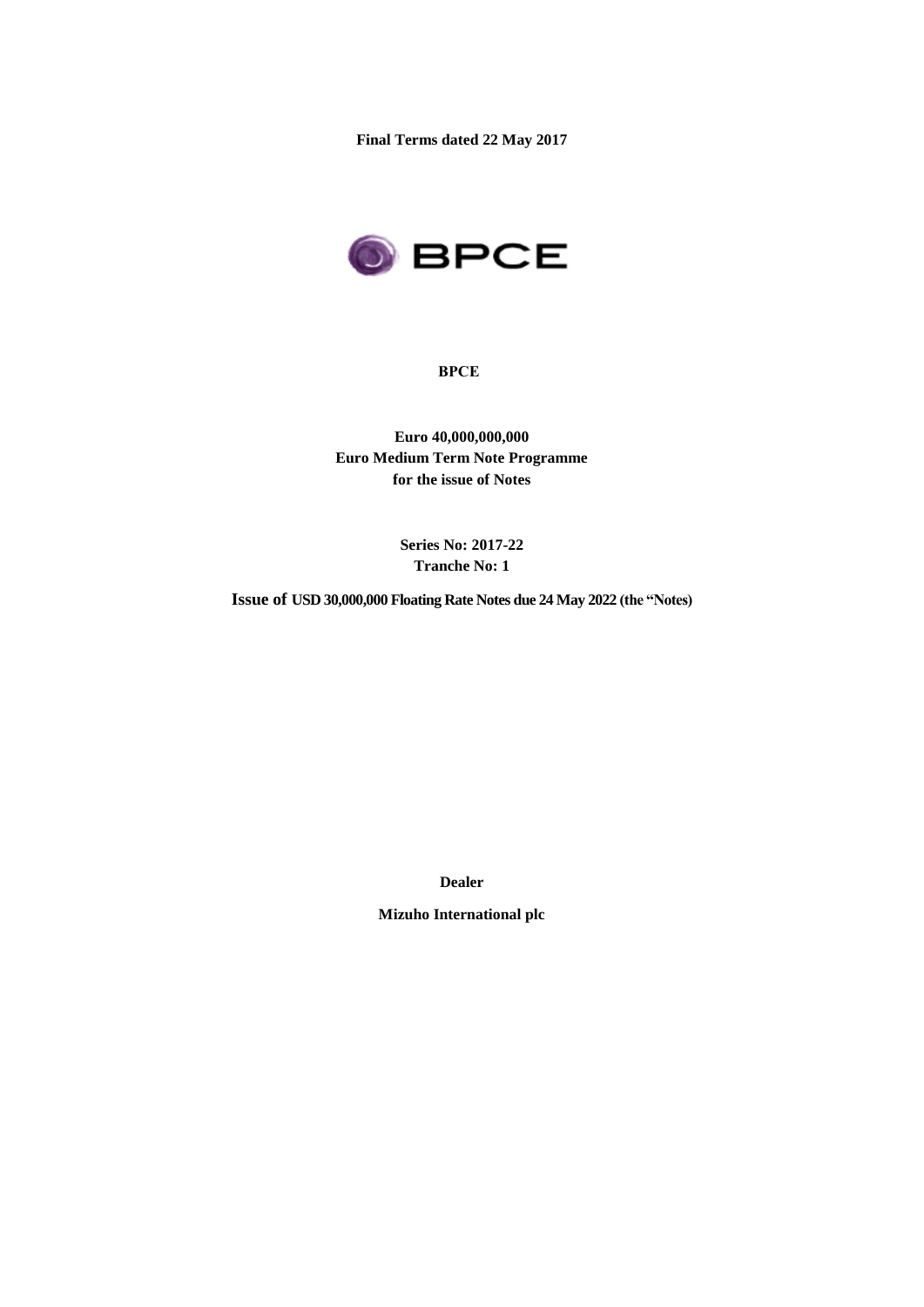#### **PART A – CONTRACTUAL TERMS**

Terms used herein shall be deemed to be defined as such for the purposes of the Conditions (the "**Conditions**") set forth in the base prospectus dated 21 December 2016 which received visa n°16-595 from the *Autorité des marchés financiers* (the "**AMF**") on 21 December 2016 (the "**Base Prospectus**") and the supplements to the Base Prospectus dated 16 February 2017, 2 March 2017, 29 March 2017 and 18 May 2017 which received visa n°17-060, n°17-082, n°17-118 and n°17-206 from the AMF on 16 February 2017, 2 March 2017, 29 March 2017 and 18 May 2017 (the "Supplements"), which together constitute a base prospectus for the purposes of the Prospectus Directive.

This document constitutes the Final Terms of the Notes described herein for the purposes of Article 5.4 of the Prospectus Directive and must be read in conjunction with such Base Prospectus as so supplemented. Full information on the Issuer and the offer of the Notes is only available on the basis of the combination of these Final Terms and the Base Prospectus as so supplemented. The Base Prospectus and the Supplements are available for viewing at the office of the Fiscal Agent or each of the Paying Agents and on the website of the AMF (www.amf-france.org) and copies may be obtained from BPCE, 50 avenue Pierre Mendès-France, 75013 Paris, France.

| 1. | Issuer:                           | <b>BPCE</b>                                                                                                                                                  |
|----|-----------------------------------|--------------------------------------------------------------------------------------------------------------------------------------------------------------|
| 2. | Series Number:<br>(i)             | 2017-22                                                                                                                                                      |
|    | Tranche Number:<br>(ii)           | $\mathbf{1}$                                                                                                                                                 |
| 3. | Specified Currency or Currencies: | United States Dollars (« USD »)                                                                                                                              |
| 4. | <b>Aggregate Nominal Amount:</b>  |                                                                                                                                                              |
|    | Series:<br>(i)                    | USD 30,000,000                                                                                                                                               |
|    | Tranche:<br>(ii)                  | USD 30,000,000                                                                                                                                               |
| 5. | <b>Issue Price:</b>               | 100.00 per cent. of the Aggregate Nominal Amount                                                                                                             |
| 6. | Specified Denomination(s):        | USD 1,000,000                                                                                                                                                |
| 7. | (i) Issue Date:                   | 24 May 2017                                                                                                                                                  |
|    | (ii) Interest Commencement Date:  | <b>Issue Date</b>                                                                                                                                            |
| 8. | Interest Basis:                   | Three (3) months USD LIBOR $+0.85$ per cent. <i>per annum</i><br><b>Floating Rate</b><br>(further particulars specified below)                               |
| 9. | Maturity Date:                    | Specified Interest Payment Date falling in or nearest to 24<br>May 2022                                                                                      |
|    | 10. Redemption Basis:             | Subject to any purchase and cancellation or early<br>redemption, the Notes will be redeemed on the Maturity<br>Date at 100 per cent. of their nominal amount |
|    | 11. Change of Interest Basis:     | Not Applicable                                                                                                                                               |
|    | 12. Put/Call Options:             | Not Applicable                                                                                                                                               |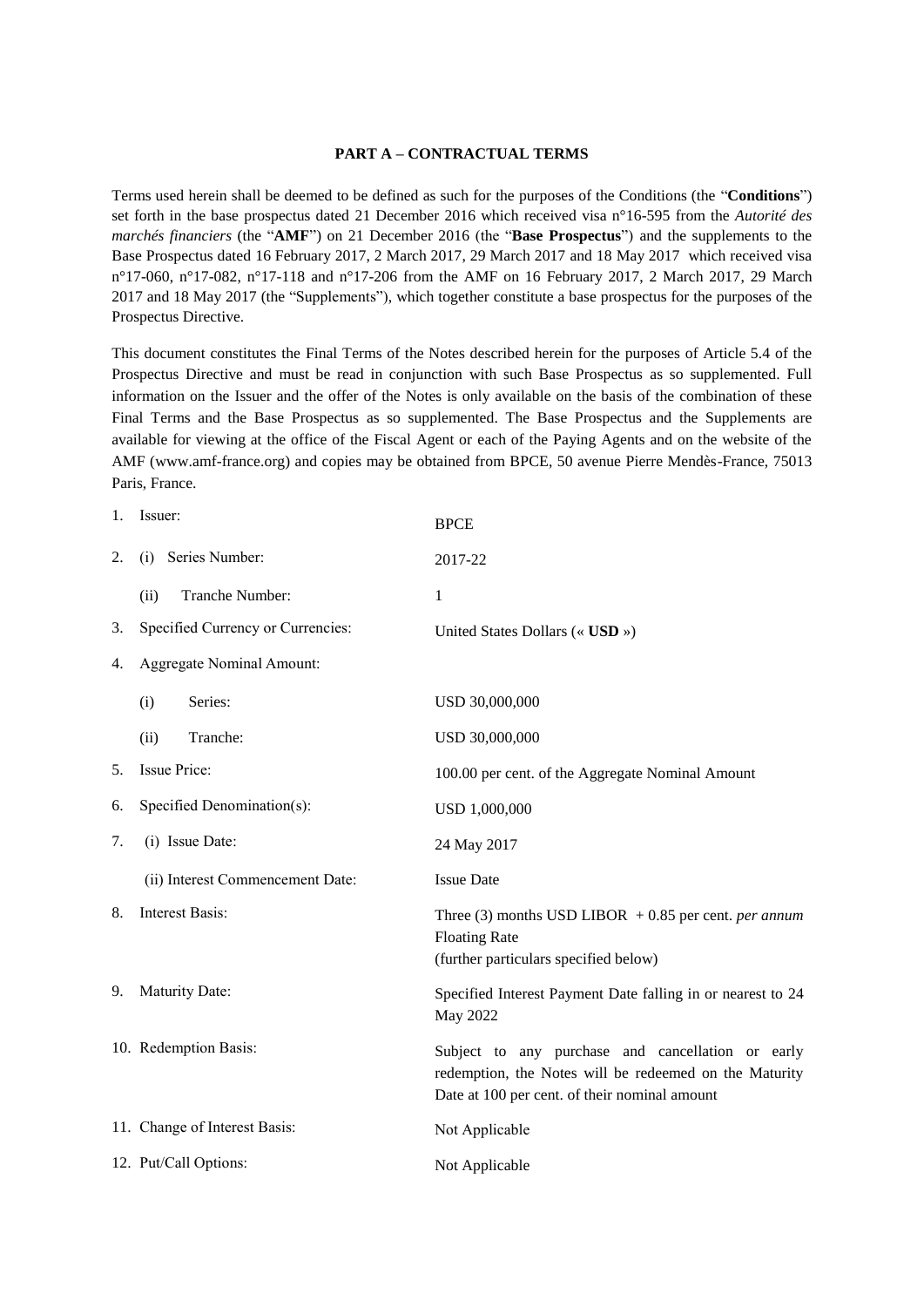| 13. (i) Status of the Notes: |       |                                 | <b>Senior Preferred Notes</b>                                                                                                                                                                         |  |
|------------------------------|-------|---------------------------------|-------------------------------------------------------------------------------------------------------------------------------------------------------------------------------------------------------|--|
|                              | (11). | for issuance of Notes obtained: | Dates of the corporate authorisations Decision of the <i>Directoire</i> of the Issuer dated 18 April<br>2017 and decision of Mr. Jean-Philippe Berthaut, Head of<br>Group Funding, dated 16 May 2017. |  |

# **PROVISIONS RELATING TO INTEREST (IF ANY) PAYABLE**

| 14. Fixed Rate Note Provisions    |                                                                                                                                     | Not Applicable                                                                                                                                                                                                                                                                                                                  |
|-----------------------------------|-------------------------------------------------------------------------------------------------------------------------------------|---------------------------------------------------------------------------------------------------------------------------------------------------------------------------------------------------------------------------------------------------------------------------------------------------------------------------------|
| 15. Floating Rate Note Provisions |                                                                                                                                     | Applicable                                                                                                                                                                                                                                                                                                                      |
| (i)                               | Interest Period(s):                                                                                                                 | The period beginning on (and including) the Interest<br>Commencement Date and ending on (but excluding) the<br>First Interest Payment Date and each successive period<br>beginning on (and including) a Specified Interest Payment<br>Date and ending on (but excluding) the next succeeding<br>Specified Interest Payment Date |
| (ii)                              | Specified Interest Payment Dates:                                                                                                   | 24 February, 24 May, 24 August and 24 November in each<br>year, subject to adjustment in accordance with the<br>Business Day Convention set out in (iv) below                                                                                                                                                                   |
| (iii)                             | First Interest Payment Date:                                                                                                        | 24 August 2017 subject to adjustment in accordance with<br>the Business Day Convention set out in (iv) below                                                                                                                                                                                                                    |
| (iv)                              | <b>Business Day Convention:</b>                                                                                                     | Modified Following Business Day Convention                                                                                                                                                                                                                                                                                      |
| (v)                               | <b>Interest Period Date:</b>                                                                                                        | Not Applicable                                                                                                                                                                                                                                                                                                                  |
| (vi)                              | Business Centre(s):                                                                                                                 | London and New York                                                                                                                                                                                                                                                                                                             |
|                                   | (vii) Manner in which the Rate(s)<br>of<br>Interest is/are to be determined:                                                        | <b>Screen Rate Determination</b>                                                                                                                                                                                                                                                                                                |
|                                   | (viii) Party responsible for calculating the<br>Rate(s) of Interest and/or Interest<br>Amount(s) (if not the Calculation<br>Agent): | Not applicable                                                                                                                                                                                                                                                                                                                  |
| (ix)                              | Screen Rate Determination:                                                                                                          | Applicable                                                                                                                                                                                                                                                                                                                      |
|                                   | - Reference Rate:                                                                                                                   | 3 months USD LIBOR                                                                                                                                                                                                                                                                                                              |
|                                   | - Interest Determination Date:                                                                                                      | Two (2)London Business Days prior to the first day of<br>each relevant Interest Period                                                                                                                                                                                                                                          |
|                                   | - Relevant Screen Page:                                                                                                             | Reuters Page LIBOR01                                                                                                                                                                                                                                                                                                            |
|                                   | Relevant Screen Page Time:                                                                                                          | 11:00 am (London time)                                                                                                                                                                                                                                                                                                          |
| (x)                               | FBF Determination                                                                                                                   | Not Applicable                                                                                                                                                                                                                                                                                                                  |
| (xi)                              | ISDA Determination:                                                                                                                 | Not Applicable                                                                                                                                                                                                                                                                                                                  |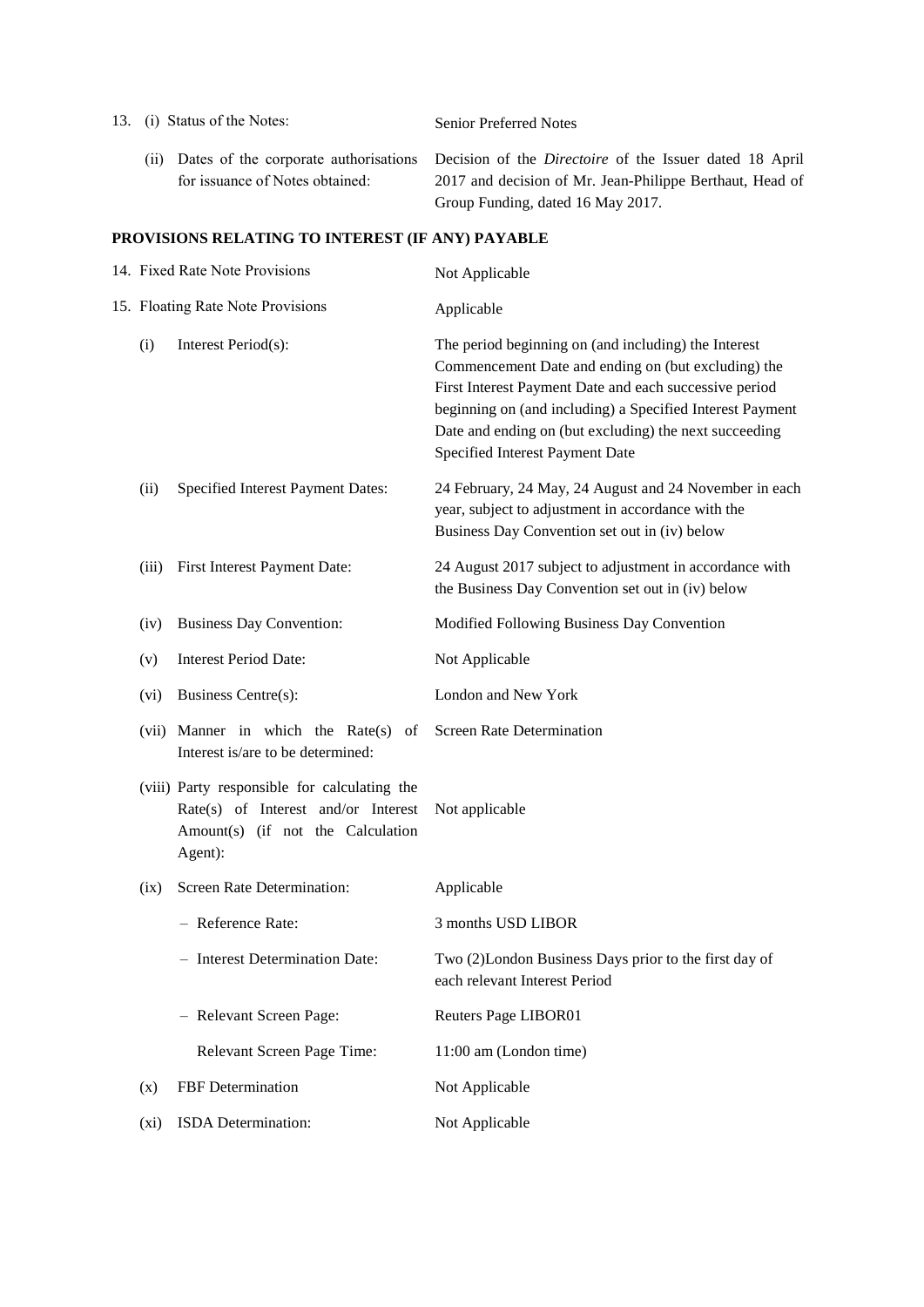|                             |                                                      | (xii) Margin(s):                                                                                                                                                                                                                                                       | $+0.85$ per cent. <i>per annum</i>                                |
|-----------------------------|------------------------------------------------------|------------------------------------------------------------------------------------------------------------------------------------------------------------------------------------------------------------------------------------------------------------------------|-------------------------------------------------------------------|
|                             |                                                      | (xiii) Minimum Rate of Interest:                                                                                                                                                                                                                                       | Not Applicable                                                    |
|                             |                                                      | (xiv) Maximum Rate of Interest:                                                                                                                                                                                                                                        | Not Applicable                                                    |
|                             |                                                      | (xv) Day Count Fraction:                                                                                                                                                                                                                                               | Actual/360, Adjusted                                              |
|                             |                                                      | 16. Zero Coupon Note Provisions                                                                                                                                                                                                                                        | Not Applicable                                                    |
|                             |                                                      | 17. Inflation Linked Interest Note Provisions                                                                                                                                                                                                                          | Not Applicable                                                    |
|                             |                                                      | PROVISIONS RELATING TO REDEMPTION                                                                                                                                                                                                                                      |                                                                   |
|                             | 18. Call Option                                      |                                                                                                                                                                                                                                                                        | Not Applicable                                                    |
|                             | 19. Put Option                                       |                                                                                                                                                                                                                                                                        | Not Applicable                                                    |
|                             | 20. MREL/TLAC Disqualification Event Call<br>Option: |                                                                                                                                                                                                                                                                        | Not Applicable                                                    |
|                             | 21. Final Redemption Amount of each Note             |                                                                                                                                                                                                                                                                        | USD 1,000,000 per Note of USD 1,000,000 Specified<br>Denomination |
|                             |                                                      | 22. Inflation Linked Notes - Provisions relating<br>to the Final Redemption Amount:                                                                                                                                                                                    | Not Applicable                                                    |
| 23. Early Redemption Amount |                                                      |                                                                                                                                                                                                                                                                        |                                                                   |
|                             | (i)                                                  | Early Redemption Amount(s) of each<br>Senior Preferred Note payable on<br>redemption upon the occurrence of a<br>Withholding Tax Event (Condition<br>6(i)(i)), a Gross-Up Event (Condition<br>6(i)(ii)) or for illegality (Condition<br>$6(1)$ :                       | USD 1,000,000 per Note of USD 1,000,000 Specified<br>Denomination |
|                             | (ii)                                                 | Early Redemption Amount(s) of each<br>Senior Non-Preferred Note payable on<br>redemption upon the occurrence of an<br>MREL/TLAC Disqualification Event<br>(Condition 6(g)) or a Withholding Tax<br>Event (Condition $6(i)(i)$ ):                                       | Not Applicable                                                    |
|                             | (iii)                                                | Early Redemption Amount(s) of each<br>Subordinated<br><b>Note</b><br>payable<br>on<br>redemption upon the occurrence of a<br>Capital Event (Condition 6(h), a<br>Withholding Tax Event (Condition<br>6(i)(i) or a Tax Deductibility Event<br>$(Condition 6(i)(iii))$ : | Not Applicable                                                    |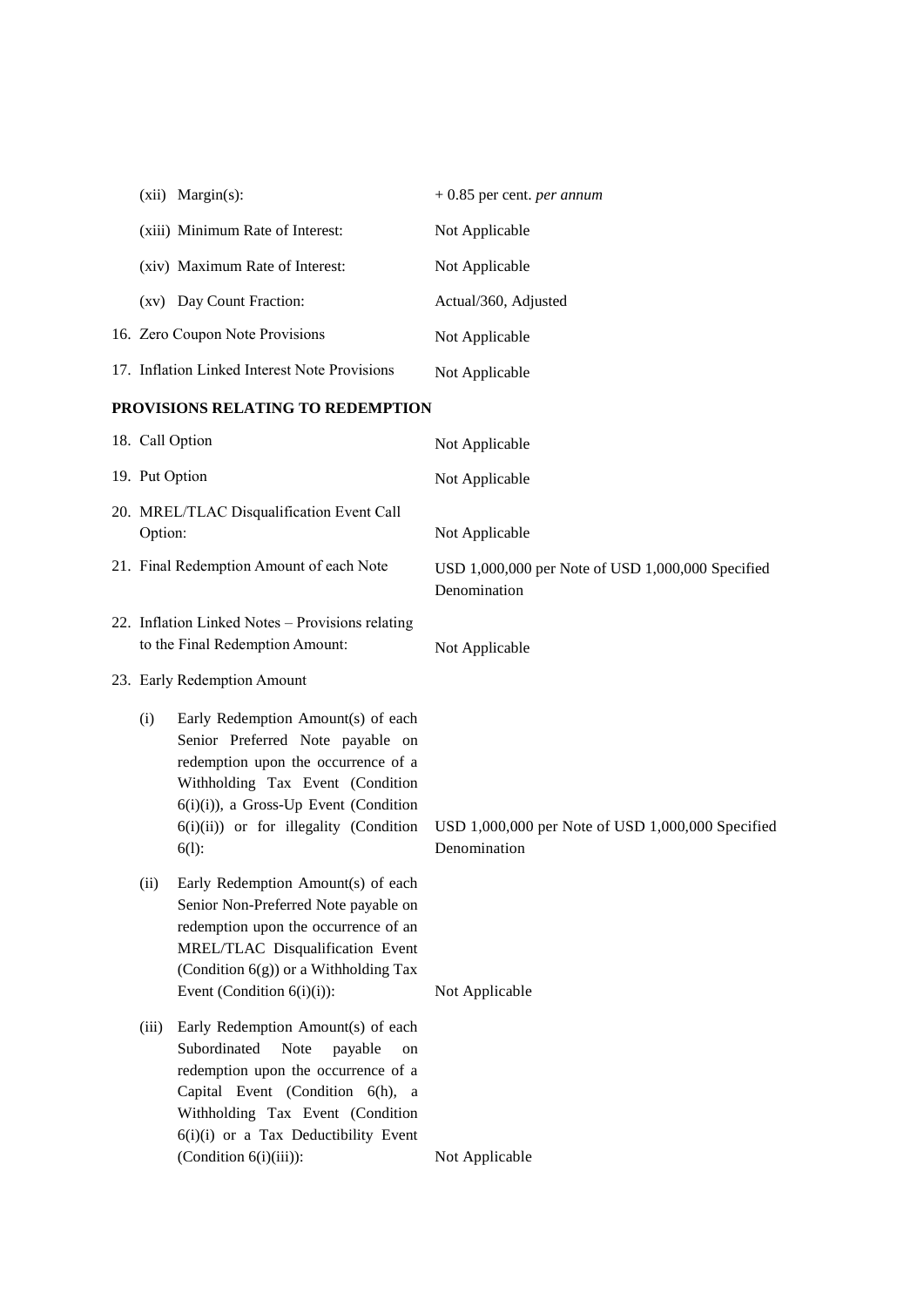| (iv)                                       | Early Redemption Amount(s) of each<br>Note payable on redemption upon the<br>occurrence of an Event of Default<br>$(Condition 9)$ : | USD $1,000,000$ per Note of USD $1,000,000$ Specified<br>Denomination |  |
|--------------------------------------------|-------------------------------------------------------------------------------------------------------------------------------------|-----------------------------------------------------------------------|--|
| (v)                                        | Redemption for taxation reasons<br>permitted on days others than Interest<br>Payment Dates (Condition $6(i)$ ):                     | N <sub>0</sub>                                                        |  |
| (vi)                                       | Unmatured Coupons to become void<br>upon early redemption (Materialised<br>Bearer Notes only) (Condition $7(f)$ ):                  | Not Applicable                                                        |  |
| GENERAL PROVISIONS APPLICABLE TO THE NOTES |                                                                                                                                     |                                                                       |  |

|            | 24. Form of Notes:                                                                                                          | <b>Dematerialised Notes</b>                                                                                                                                                                    |
|------------|-----------------------------------------------------------------------------------------------------------------------------|------------------------------------------------------------------------------------------------------------------------------------------------------------------------------------------------|
| (i)        | Form of Dematerialised Notes:                                                                                               | Bearer form (au porteur)                                                                                                                                                                       |
| (ii)       | <b>Registration Agent:</b>                                                                                                  | Not Applicable                                                                                                                                                                                 |
| (iii)      | Temporary Global Certificate:                                                                                               | Not Applicable                                                                                                                                                                                 |
| (iv)       | Applicable TEFRA exemption:                                                                                                 | Not Applicable                                                                                                                                                                                 |
|            | 25. Financial Centre(s):                                                                                                    | London and New York                                                                                                                                                                            |
|            | 26. Talons for future Coupons or Receipts to be<br>attached to Definitive Notes (and dates on<br>which such Talons mature): | Not Applicable.                                                                                                                                                                                |
|            | 27. Details relating to Instalment Notes: amount<br>of each instalment, date on which each<br>payment is to be made:        | Not Applicable                                                                                                                                                                                 |
|            | 28. Redenomination provisions:                                                                                              | Not Applicable                                                                                                                                                                                 |
|            | 29. Purchase in accordance with Article L.213-1<br>A and D.213-1 A of the French Code<br>monétaire et financier:            | Applicable                                                                                                                                                                                     |
|            | 30. Consolidation provisions:                                                                                               | Not Applicable                                                                                                                                                                                 |
|            | 31. Waiver of Set-Off:                                                                                                      | Applicable                                                                                                                                                                                     |
| 32. Masse: |                                                                                                                             | Contractual Masse shall apply                                                                                                                                                                  |
|            |                                                                                                                             | Name and address of the Representative:<br>The initial Representative will be:<br>MCM AVOCAT, Selarl d'avocats interbarreaux inscrite au<br>Barreau de Paris<br>10, rue de Sèze<br>75009 Paris |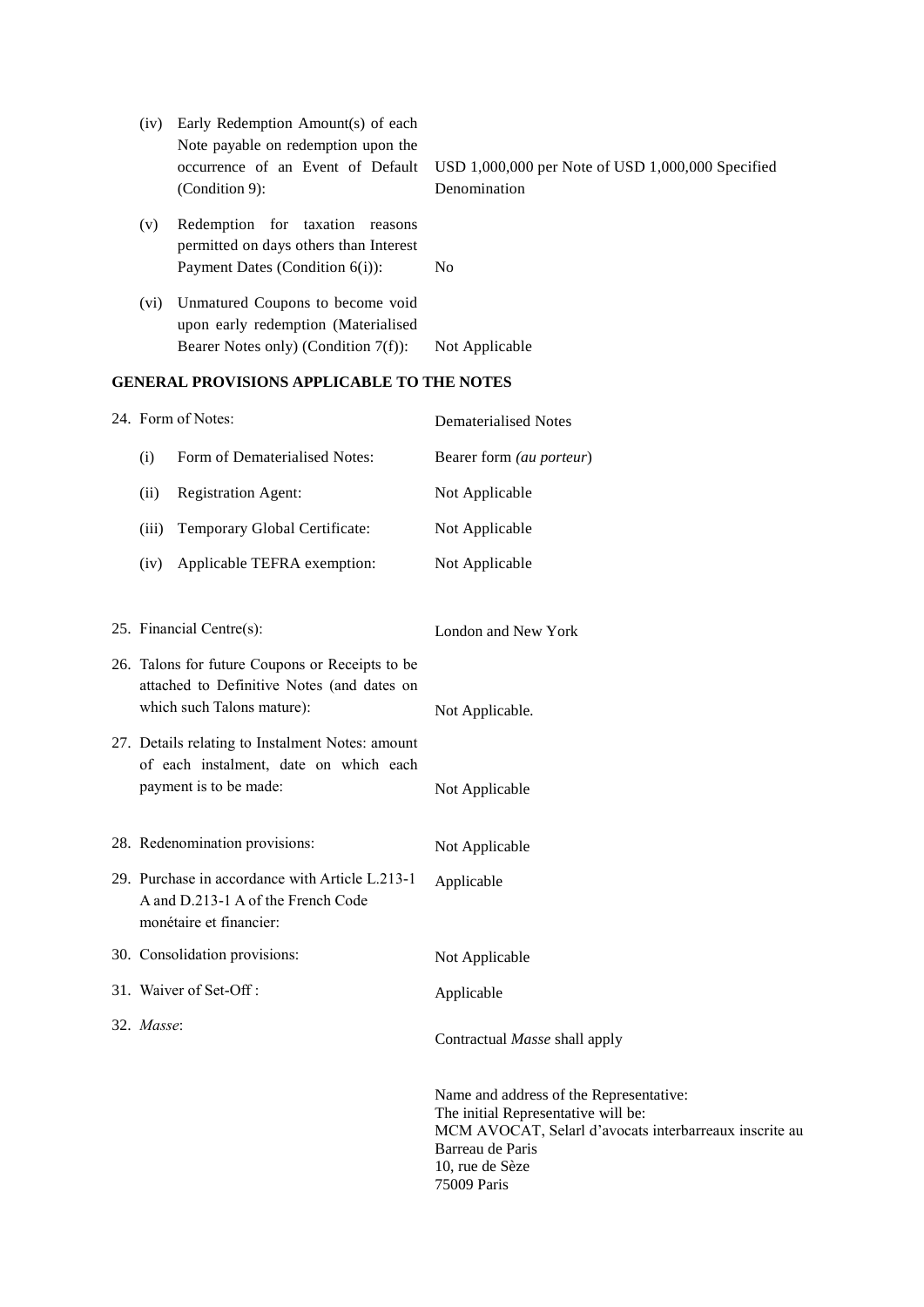France Represented by Maître Antoine Lachenaud, Co-gérant – associé

Name and address of the alternate Representative: Maître Philippe Maisonneuve Avocat 10, rue de Sèze 75009 Paris France

The Representative will receive a remuneration of Euro 2,000 (excluding VAT) per year

### **RESPONSIBILITY**

The Issuer accepts responsibility for the information contained in these Final Terms.

Signed on behalf of BPCE

Duly represented by: Jean-Philippe Berthaut, Head of Group Funding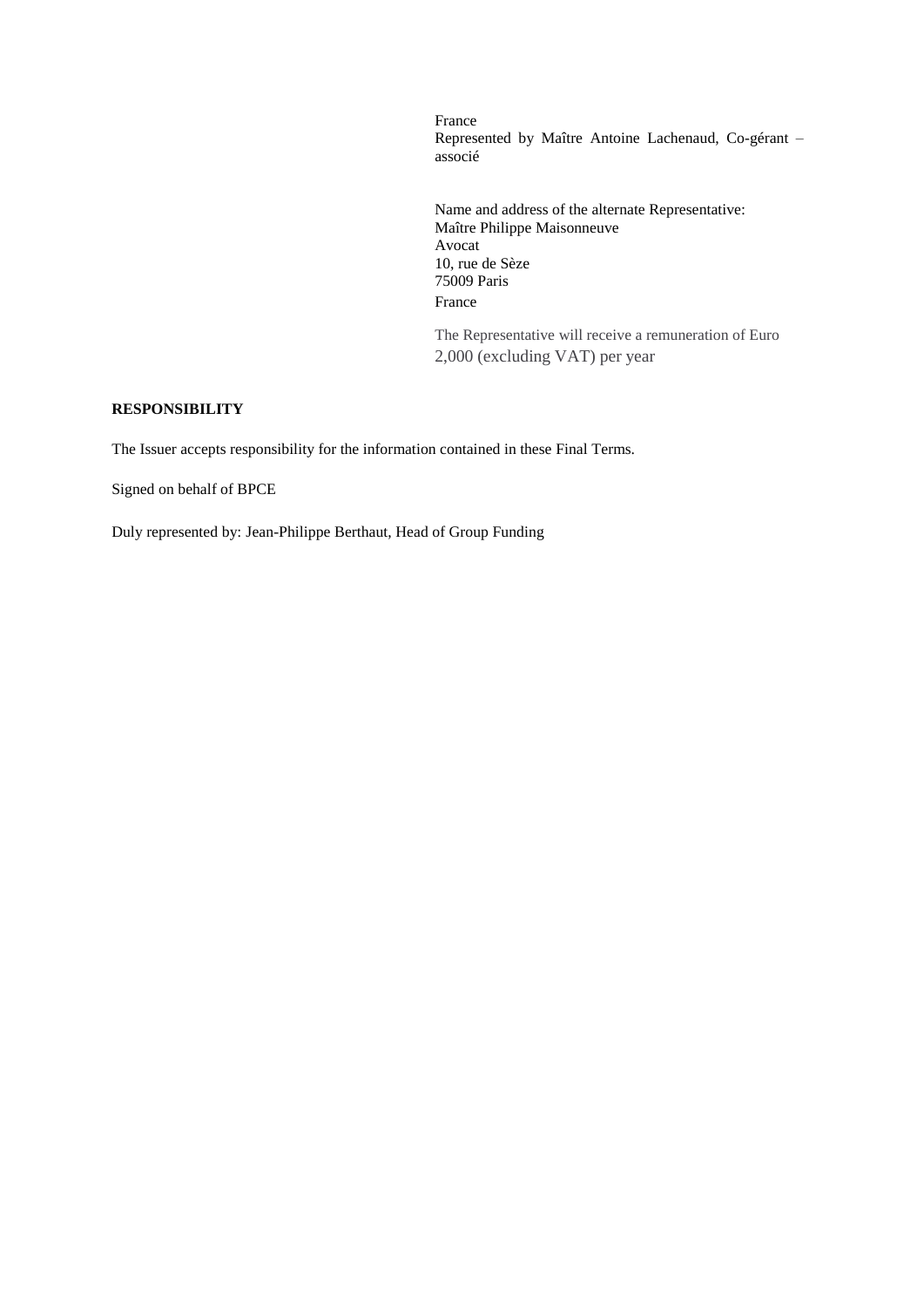### **PART B – OTHER INFORMATION**

#### **1. LISTING AND ADMISSION TO TRADING**

(i) Listing and Admission to trading: Application has been made by the Issuer (or on its behalf) for the Notes to be listed and admitted to trading on Euronext Paris with effect from the Issue Date.

(ii) Estimate of total expenses related to admission to trading: EUR 3,850

### **2. RATINGS**

Ratings: Not Applicable

## **4. INTERESTS OF NATURAL AND LEGAL PERSONS INVOLVED IN THE ISSUE**

Save as discussed in "Subscription and Sale", so far as the Issuer is aware, no person involved in the offer of the Notes has an interest material to the offer.

# **5. OPERATIONAL INFORMATION**

|    | ISIN:                                                                                                                       | FR0013257565             |
|----|-----------------------------------------------------------------------------------------------------------------------------|--------------------------|
|    | Common Code:                                                                                                                | 001325756                |
|    | Depositaries:                                                                                                               |                          |
|    | (i) Euroclear France to act as Central<br>Depositary:                                                                       | Yes                      |
|    | (ii) Common Depositary for Euroclear<br>and Clearstream:                                                                    | N <sub>0</sub>           |
|    | Any clearing system(s) other than Not Applicable<br>Euroclear and Clearstream and the<br>relevant identification number(s): |                          |
|    | Delivery:                                                                                                                   | Delivery free of payment |
|    | Names and addresses of additional<br>Paying Agent(s) (if any):                                                              | Not Applicable           |
| 6. | <b>DISTRIBUTION</b>                                                                                                         |                          |
|    | Method of distribution:<br>(i)                                                                                              | Non-syndicated           |

(ii) If syndicated: